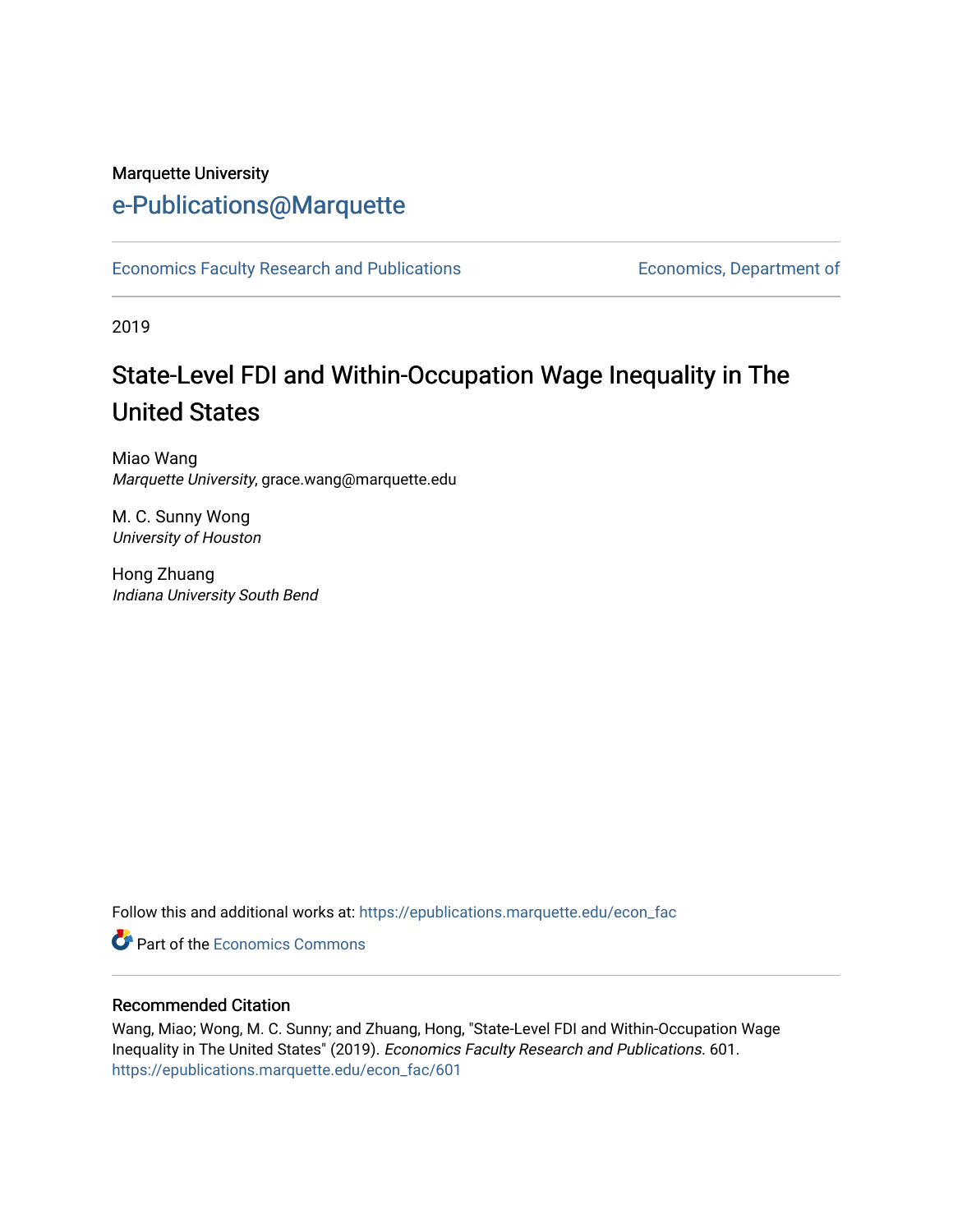#### **Marquette University**

## **e-Publications@Marquette**

## *Economics Faculty Research and Publications/College of Business Administration*

*This paper is NOT THE PUBLISHED VERSION;* **but the author's final, peer-reviewed manuscript.** The published version may be accessed by following the link in th citation below.

*Applied Economics Letters*, Vol. 26, No.9x (2019): 770-776. [DOI.](https://doi.org/10.1080/13504851.2018.1494958) This article is © Taylor & Francis and permission has been granted for this version to appear in [e-Publications@Marquette.](http://epublications.marquette.edu/) Taylor & Francis does not grant permission for this article to be further copied/distributed or hosted elsewhere without the express permission from Taylor & Francis.

# State-Level FDI and Within-Occupation Wage Inequality in The United States

#### Miao Wang

Department of Economics, College of Business Administration and Graduate School of Management, Marquette University, Milwaukee, WI

#### M. C. Sunny Wong

Hobby School of Public Affairs, University of Houston, Houston, TX,

#### Hong Zhuang

Judd Leighton School of Business and Economics, Indiana University South Bend, South Bend, IN

### Abstract

Our paper explores the relationship between inward foreign direct investment (FDI) and within-occupation wage inequality at the state level in the U.S. We argue that sectoral FDI may affect different occupations differently, and our study looks at possible heterogeneous effects of sectoral FDI on wage inequality for 22 occupations. Using data over 1999–2007, our results show that state-level manufacturing FDI tends to reduce wage inequality, measured by the ratio of the 90th percentile wage and the 10th percentile wage in an occupation. Manufacturing FDI is significantly associated with less wage inequality in the production occupations and the construction and extraction occupations. In contrast, non-manufacturing FDI is associated with increased withinoccupation wage inequality in the arts, design, entertainment, sports, and media occupations, as well as the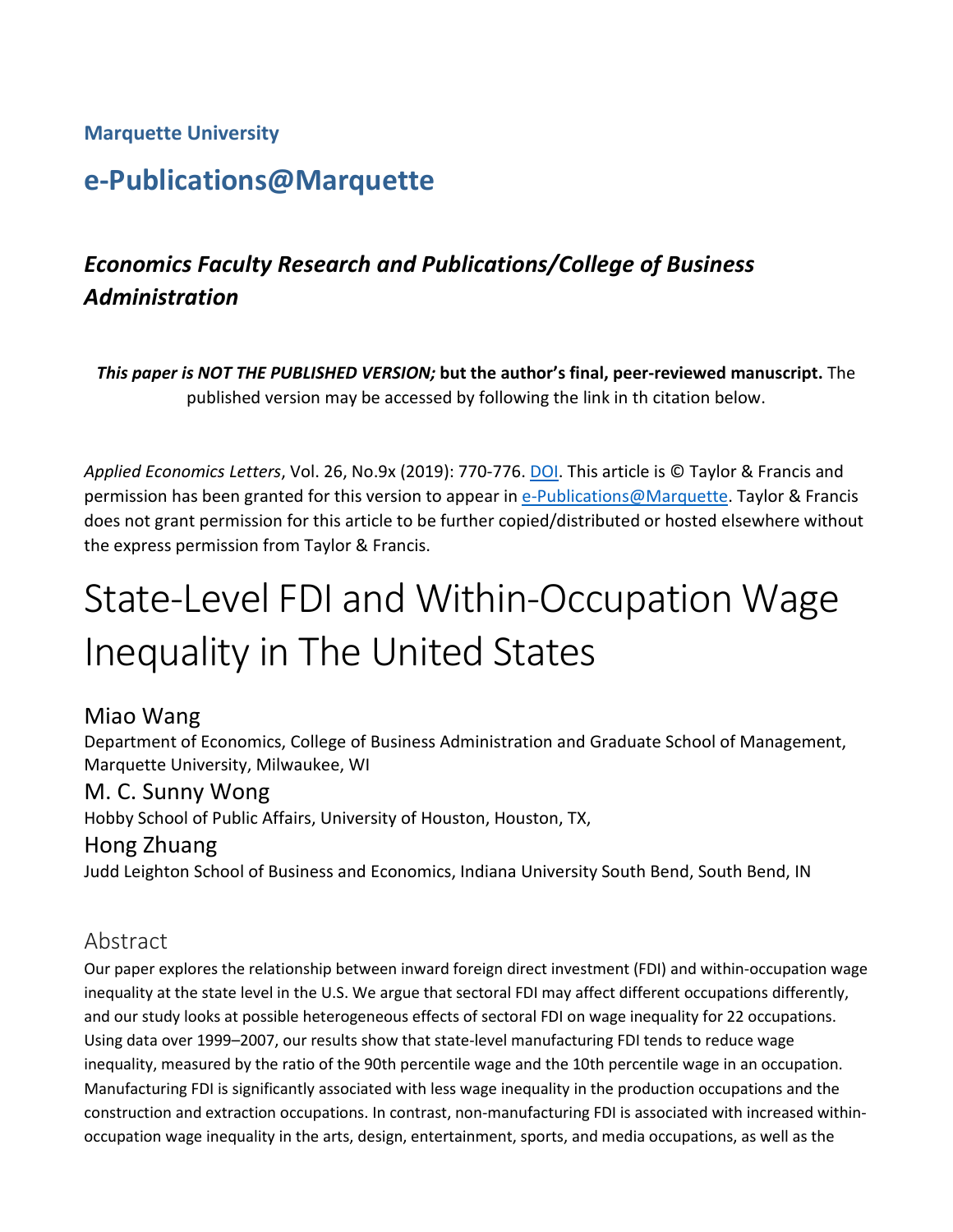transportation and material moving occupations. Non-manufacturing FDI is associated with decreased wage inequality in the sales and related occupations.

KEYWORDS: Foreign direct investment, within-occupation income inequality, manufacturing FDI, nonmanufacturing FDI

## I. Introduction

Studies on the economic growth effect of foreign direct investment (FDI) by multinational corporations (MNCs) abound. The distributional consequences of FDI, however, are largely under-explored. As Figini and Görg ([2011\)](https://0-www-tandfonline-com.libus.csd.mu.edu/doi/full/10.1080/13504851.2018.1494958) state, 'FDI may bring benefits to the economy in which they locate, but it is unclear whether everyone will benefit to the same extent or indeed whether some will be better off while others will suffer from this'.

In this article, we study the relationship between U.S. inward FDI and within-occupation wage inequality at the state level. While the U.S. is the largest FDI recipient globally, the literature on effects of FDI in the U.S. remains surprisingly small, especially at the subnational level. $11$  A few notable exceptions include Blonigen and Figlio [\(2000\)](https://0-www-tandfonline-com.libus.csd.mu.edu/doi/full/10.1080/13504851.2018.1494958), Bode, Nunnenkamp, and Waldkirch [\(2012\)](https://0-www-tandfonline-com.libus.csd.mu.edu/doi/full/10.1080/13504851.2018.1494958), Ford and Rork [\(2010\)](https://0-www-tandfonline-com.libus.csd.mu.edu/doi/full/10.1080/13504851.2018.1494958), Mullen and Williams [\(2007\)](https://0-www-tandfonline-com.libus.csd.mu.edu/doi/full/10.1080/13504851.2018.1494958), and Zhuang [\(2013\)](https://0-www-tandfonline-com.libus.csd.mu.edu/doi/full/10.1080/13504851.2018.1494958).View all notes Further, theoretical predictions regarding the FDI-inequality nexus are not entirely clear. The endowment-driven model suggests that if foreign affiliates are more productive than U.S. domestic firms, FDI raises U.S. demand for skilled-labour relative to unskilled labour as well as the skill premium (Feenstra and Hanson [1997\)](https://0-www-tandfonline-com.libus.csd.mu.edu/doi/full/10.1080/13504851.2018.1494958), resulting in greater income inequality. In contrast, the knowledge-capital model argues that MNCs' headquarter services at home are more skilled-labour intensive than their plant operations in foreign hosts (Carr, Markusen, and Maskus [2001\)](https://0-www-tandfonline-com.libus.csd.mu.edu/doi/full/10.1080/13504851.2018.1494958). Foreign affiliates' plant-level production in the U.S. is less skilledlabour intensive than the composite rest of the U.S. economy, which often provides headquarter services to other countries (Chintrakarn, Herzer, and Nunnenkamp [2012\)](https://0-www-tandfonline-com.libus.csd.mu.edu/doi/full/10.1080/13504851.2018.1494958). Consequently, inward FDI is expected to dampen income inequality in the U.S.

To the best of our knowledge, Chintrakarn, Herzer, and Nunnenkamp [\(2012\)](https://0-www-tandfonline-com.libus.csd.mu.edu/doi/full/10.1080/13504851.2018.1494958) is the only published research on FDI and U.S. state-level income inequality. With data over 1977–2001, the authors find that aggregate FDI reduces the income share of the top 10% income earners at the state level in the long run, yet the short-run effect of FDI is insignificant.

Complementing Chintrakarn, Herzer, and Nunnenkamp [\(2012\)](https://0-www-tandfonline-com.libus.csd.mu.edu/doi/full/10.1080/13504851.2018.1494958), we focus on sectoral FDI and within-occupation wage inequality for 22 occupations at the state level. U.S. manufacturing receives more inward FDI than any other sector (Saha, Fikri, and Marchio [2014\)](https://0-www-tandfonline-com.libus.csd.mu.edu/doi/full/10.1080/13504851.2018.1494958). Arguably, manufacturing and non-manufacturing FDI could have different impacts on income inequality. In addition, although it is possible that FDI can affect all income earners, one would expect that some occupations are more affected by certain foreign investment than other occupations. For instance, manufacturing FDI might affect the wage distribution of production workers rather than those in arts and entertainment.

## II. Model and data

Our empirical estimation is based on the following model:

 $log(Inequality_{ijt}) = \beta_0 + \beta_1 log(ManuFDI_{jt}) + \beta_2 log(non-ManuFDI_{jt}) + \gamma'X_{jt} +$  $\alpha_i + \tau_t + \varepsilon_{i i t}$  (1)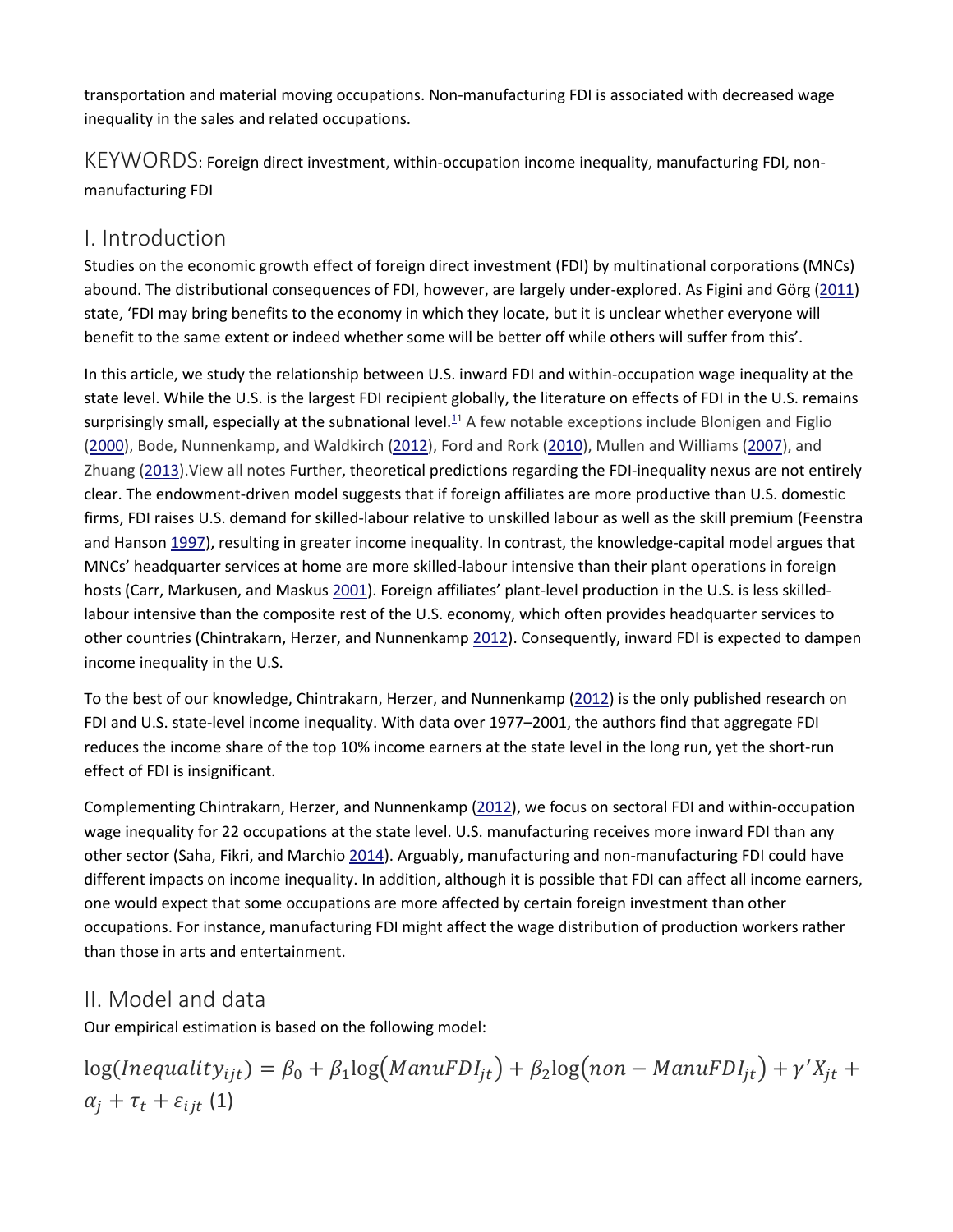where *Inequality<sub>iit</sub>* is the ratio of the 90th percentile wage to the 10th percentile wage of occupation *i*, state *j*, and year *t*. Our main variables of interest  $ManuFDI_{it}$  and  $non-ManuFDI_{it}$  represent inward FDI in manufacturing and non-manufacturing sectors, respectively. Both are measured by the value of property, plants and equipment of U.S. affiliates of MNCs. The vector *X* in [Equation \(1\)](https://0-www-tandfonline-com.libus.csd.mu.edu/doi/full/10.1080/13504851.2018.1494958#M0001) includes additional control variables that may affect occupational wage distribution (Kim and Sakamoto [2008\)](https://0-www-tandfonline-com.libus.csd.mu.edu/doi/full/10.1080/13504851.2018.1494958);  $\alpha_i$  and  $\tau_t$  are state and time dummies, respectively.

Other determinants in the vector *X* include: occupational employment share (*empshareijt*), gross state product ( $GSP_{it}$ ), inflation rate as the percentage change in state GSP deflator (*inflation*<sub>it</sub>), unemployment rate (*urate<sub>it</sub>*), share of population over the age of 25 with a college education or above (*College<sub>it</sub>*), total population  $(pop_{it})$ , share of population living in urban areas ( $urban_{it}$ ), value of exports ( $expr_{it}$ ), and total state and local government expenditure ( $gov_{it}$ ). Controls in vector X are all measured at the state level except  $empshare_{it}$ , which is an occupation-level variable capturing the employment in occupation *i*, state *j*, and year *t* as a share of the total occupational employment in the U.S. in year *t*.

Our sample consists of 50 states and Washington D.C. over 1999–2007. We obtain wage data for 22 occupations from the Occupational Employment Statistics Survey, Bureau of Labor Statistics (BLS). FDI data are from the Bureau of Economic Analysis (BEA). Data on other control variables are from the BEA, the BLS, and the Census Bureau. The sample time span is solely determined by data availability. The BLS started to use its current occupational classification system in 1999 and state-level sectoral FDI data are available from the BEA till 2007. Table 1 reports summary statistics of variables. [Figure 1](https://0-www-tandfonline-com.libus.csd.mu.edu/doi/full/10.1080/13504851.2018.1494958#F0001) illustrates the 90th/10th wage ratio by occupations.

| Variables        | Obs    | Mean   | Std. dev. | Min      | Max    |
|------------------|--------|--------|-----------|----------|--------|
| log(inequality)  | 9758   | 1.09   | 0.242     | 0.232    | 2.274  |
| log(manuFDI)     | 10,088 | 8.398  | 1.346     | 4.205    | 11.053 |
| log(non-manuFDI) | 10,088 | 8.681  | 1.125     | 5.38     | 11.318 |
| log(Export)      | 10,088 | 8.606  | 1.387     | 5.255    | 11.838 |
| empshare         | 10,052 | 0.02   | 0.024     | 0        | 0.439  |
| log(GSP)         | 10,088 | 11.837 | 1.033     | 9.847    | 14.383 |
| log(pop)         | 10,088 | 1.234  | 1.035     | $-0.751$ | 3.59   |
| college          | 10,088 | 0.173  | 0.038     | 0.104    | 0.332  |
| log(gov)         | 10,088 | 10.108 | 1.026     | 8.117    | 12.875 |
| urate            | 10,088 | 0.047  | 0.011     | 0.023    | 0.081  |
| inflation        | 10,088 | 0.027  | 0.018     | $-0.019$ | 0.169  |
| urban            | 10,088 | 0.728  | 0.15      | 0.376    | 1      |

Table 1. Summary statistics.

Figure 1. Occupational wage inequality over time.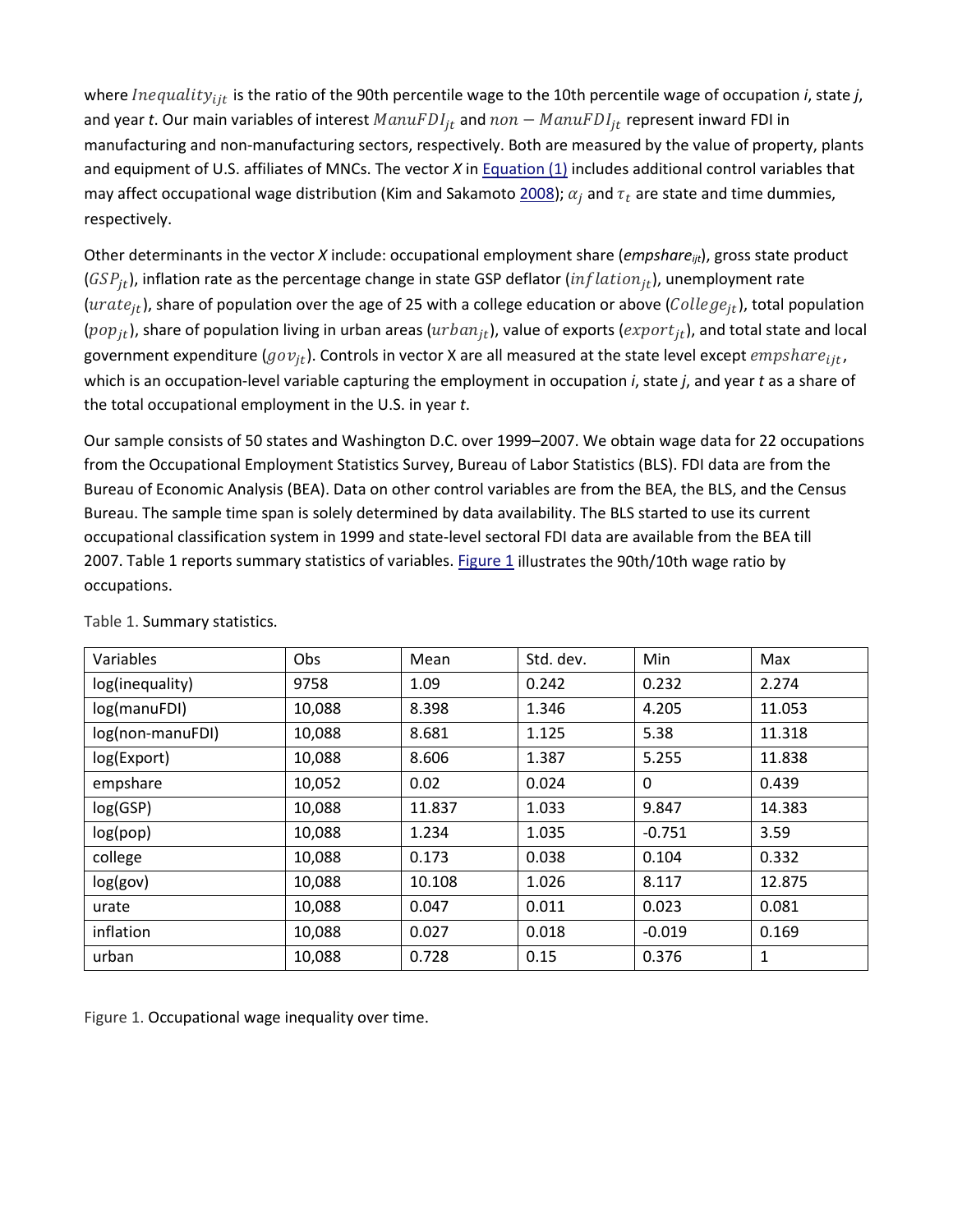

### III. Results and discussions

We estimate each of the 22 occupational wage regressions using fixed effects and dynamic generalized method of moments (GMM) estimators, and report coefficients on FDI in Table 2. Occupation codes are illustrated in [Figure 1.](https://0-www-tandfonline-com.libus.csd.mu.edu/doi/full/10.1080/13504851.2018.1494958#F0001) Detailed regression results are available in the Appendix, Tables A1-A2. One might argue that inward FDI may influence within-occupation wage inequality in a state while at the same time state-level wage inequality also affects MNCs location decisions. Therefore, we employ the GMM estimator and instrument the potentially endogenous FDI and lagged dependent variable using their second to eighth lags.

|                 | Manufacturing FDI | Non-manufacturing FDI |           |             |
|-----------------|-------------------|-----------------------|-----------|-------------|
| Occupation code | FE.               | Dynamic GMM           | <b>FE</b> | Dynamic GMM |
| 11              | 0.039             | 0.183                 | 0.006     | 0.042       |
|                 | [0.023]           | [0.264]               | [0.015]   | [0.198]     |
| 13              | $-0.023**$        | $-0.022$              | $-0.024*$ | 0.039       |
|                 | [0.010]           | [0.079]               | [0.014]   | [0.120]     |
| 15              | $-0.018$          | 0.247                 | 0.019     | $-0.046$    |
|                 | [0.020]           | [0.362]               | [0.020]   | [0.364]     |
| 17              | 0.01              | 0.017                 | $-0.007$  | $-0.117$    |
|                 | [0.011]           | [0.208]               | [0.016]   | [0.154]     |
| 19              | $-0.033$          | $-0.126$              | $-0.015$  | 0.029       |
|                 | [0.020]           | [0.212]               | [0.018]   | [0.271]     |
| 21              | $-0.01$           | $\mathbf{0}$          | $-0.004$  | $-0.008$    |
|                 | [0.023]           | [0.254]               | [0.016]   | [0.090]     |
| 23              | 0.032             | 0.26                  | 0.038     | 0.25        |
|                 | [0.070]           | [1.783]               | [0.063]   | [1.052]     |
| 25              | $-0.002$          | 0.06                  | 0.001     | 0           |
|                 | [0.019]           | [0.239]               | [0.017]   | [0.080]     |
| 27              | 0.013             | $-0.040$              | $0.035*$  | $0.061**$   |
|                 | [0.023]           | [0.036]               | [0.019]   | [0.029]     |

Table 2. Effects of FDI on wage inequality.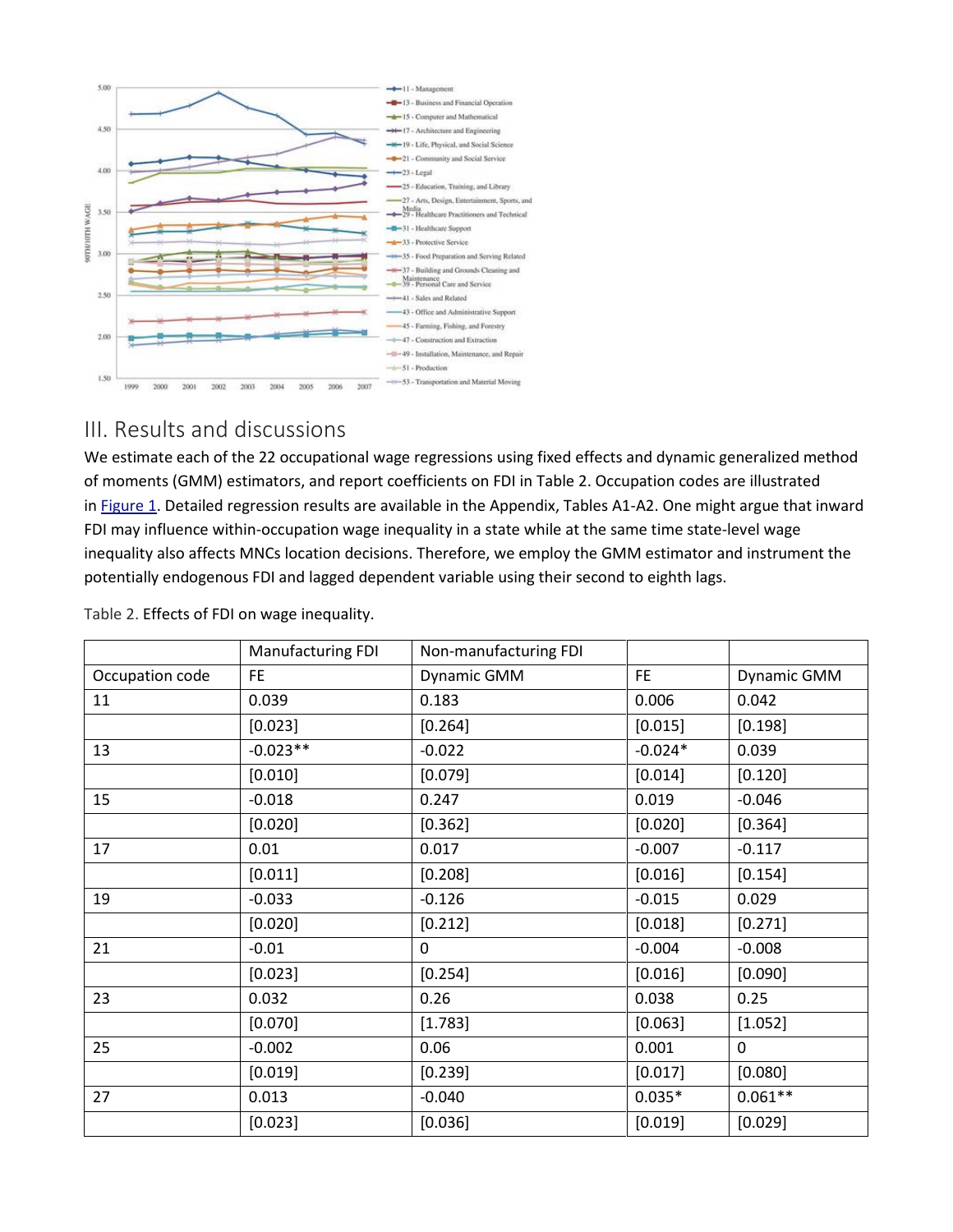| 29 | 0.032     | 0.171     | 0.031      | 0.186      |
|----|-----------|-----------|------------|------------|
|    | [0.020]   | [0.785]   | [0.019]    | [0.339]    |
| 31 | 0         | $-0.353$  | $-0.004$   | $-0.206$   |
|    | [0.010]   | [0.544]   | [0.015]    | [0.306]    |
| 33 | $-0.01$   | 0.171     | 0.004      | $-0.044$   |
|    | [0.015]   | [0.265]   | [0.016]    | [0.189]    |
| 35 | $-0.008$  | 0.087     | 0.002      | $-0.071$   |
|    | [0.017]   | [0.175]   | [0.013]    | [0.204]    |
| 37 | $-0.006$  | 0.058     | 0.016      | 0.037      |
|    | [0.013]   | [0.134]   | [0.010]    | [0.103]    |
| 39 | $-0.012$  | 0.061     | 0.013      | $-0.06$    |
|    | [0.024]   | [0.293]   | [0.023]    | [0.307]    |
| 41 | $-0.02$   | 0.021     | $-0.028*$  | $-0.029**$ |
|    | [0.022]   | [0.020]   | [0.015]    | [0.012]    |
| 43 | $-0.009$  | 0.064     | 0.006      | 0.104      |
|    | [0.006]   | [0.165]   | [0.005]    | [0.166]    |
| 45 | $-0.077$  | $-1.085$  | 0.028      | $-0.166$   |
|    | [0.049]   | [1.212]   | [0.032]    | [0.375]    |
| 47 | $-0.026*$ | $-0.039*$ | $-0.004$   | 0.003      |
|    | [0.015]   | [0.023]   | [0.009]    | [0.026]    |
| 49 | $-0.002$  | $-0.089$  | $-0.022*$  | $-0.009$   |
|    | [0.016]   | [0.181]   | [0.012]    | [0.152]    |
| 51 | $-0.027*$ | $-0.026*$ | $-0.009$   | $0.035*$   |
|    | [0.014]   | [0.014]   | [0.010]    | [0.020]    |
| 53 | $-0.019$  | $-0.029$  | $0.021***$ | $0.038**$  |
|    | [0.017]   | [0.031]   | [0.007]    | [0.014]    |

Table 2 shows considerable heterogeneity regarding the effect of state-level FDI on wage inequality. Fixed effects results show that manufacturing FDI has a significantly negative effect on the wage gap in 3 of the 22 occupation regressions, namely, business and financial operations occupations, construction and extraction occupations, and production occupations. The coefficients on manufacturing FDI in other regressions are often negative, but not significant at conventional levels. In comparison, the coefficient on non-manufacturing FDI is negative and significant in three regressions, including business and financial operations occupations, sales and related occupations, and installation, maintenance, and repair occupations. The coefficient on nonmanufacturing FDI is positive and significant for two occupations – arts, design, entertainment, sports, and media occupations and transportation and material moving occupations.

The GMM results are, in general, similar to the fixed effects results. Manufacturing FDI has a negative and significant effect in two occupations. Non-manufacturing FDI has a positive effect on wage inequality in 3 of the 22 regressions and a negative effect in one regression.

For ease of comparison, we highlight in bold the coefficient on FDI that is least sensitive to model specifications and consistent across both estimators, in terms of the sign of the coefficient and its statistical significance. The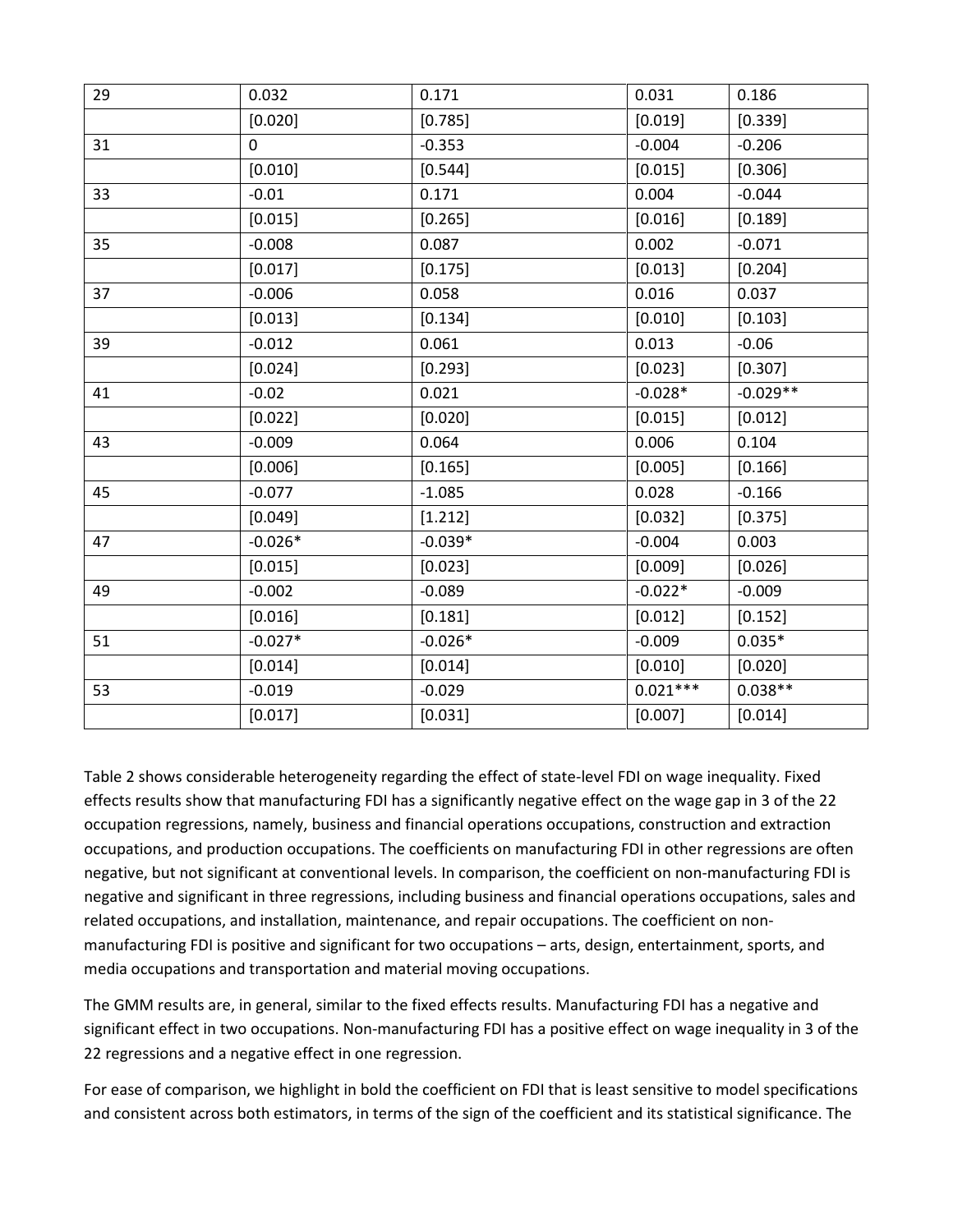effects of manufacturing FDI are robust and consistent in **construction and extraction** occupations (occupation code: 47) and **production** occupations (51). In both occupations, manufacturing FDI tends to decrease the gap between the 90th and 10th percentile occupational wages. Results regarding the effects of non-manufacturing FDI that are robust and consistent across both estimators are in **arts, design, entertainment, sports and media** occupations (27); **sales and related** occupations (41); and **transportation and material moving** occupations (53). As manufacturing and non-manufacturing FDI tends to affect within-occupation wage inequality differently in different occupations, our findings might provide a possible explanation to the insignificant short-run effect of total FDI on state-level income inequality in Chintrakarn, Herzer, and Nunnenkamp [\(2012\)](https://0-www-tandfonline-com.libus.csd.mu.edu/doi/full/10.1080/13504851.2018.1494958).

Since our wage inequality and FDI variables enter the regressions in log form, the estimated coefficient on FDI represents elasticity. The dynamic GMM estimates suggest that each year a 1% rise in manufacturing FDI in a state is associated with a 0.039% decrease in the gap between the 90th and 10th percentile wage in construction and extraction occupations, and a 0.026% decrease in that same gap in production occupations, *ceteris paribus*. For the two occupations for which non-manufacturing FDI is shown to have a robustly positive effect on wage inequality, a 1% rise in non-manufacturing FDI is associated with a 0.061% increase in the wage gap in arts occupations and a 0.038% increase in the wage gap in the transportation and material moving occupations. In sales occupations, a 1% rise in non-manufacturing FDI is associated with a 0.029% decrease in the wage gap according to the GMM results. These coefficients are small but economically meaningful, considering the slow-moving nature of wage gaps in these occupations.

The inequality-dampening effects of manufacturing FDI in production occupations are consistent with theoretical predictions from the knowledge-capital model. These results are important, as about 18.5% of manufacturing jobs in the U.S. are supported by FDI (Saha, Fikri, and Marchio [2014\)](https://0-www-tandfonline-com.libus.csd.mu.edu/doi/full/10.1080/13504851.2018.1494958) and 63.9% of manufacturing FDI employment could be in production and related occupations (Bureau of Labor Statistics [1993\)](https://0-www-tandfonline-com.libus.csd.mu.edu/doi/full/10.1080/13504851.2018.1494958). The inequality-increasing effects of non-manufacturing FDI in some occupations are interesting, especially since the share of non-manufacturing FDI in the U.S. has been rising over time. An important direction for future research would be to look into the distributions of occupations in foreign-owned manufacturing and non-manufacturing establishments and further explore the underlying reasons for the heterogeneous effects of FDI on income distributions. Such future research may depend on more recent data being made available to the general public.

#### Disclosure statement

No potential conflict of interest was reported by the authors.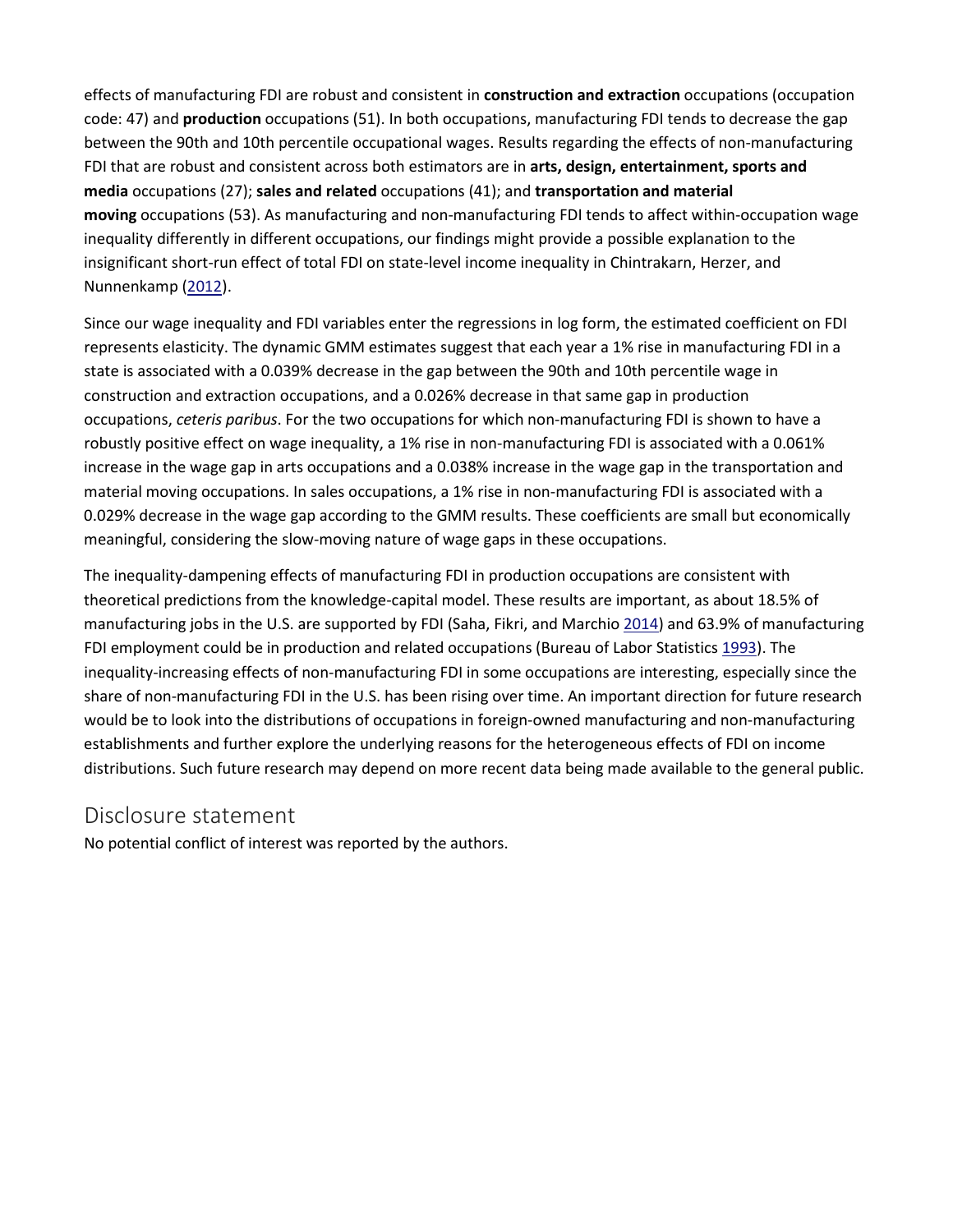## Appendix

Table A1. Fixed effects estimation of within-occupation wage inequality.

|                  | $-1$        | $-2$       | $-3$     | $-4$      | $-5$      | -6        | $-7$       | -8         | -9       | $-10$      | $-11$      |
|------------------|-------------|------------|----------|-----------|-----------|-----------|------------|------------|----------|------------|------------|
| Occupation       | 11          | 13         | 15       | 17        | 19        | 21        | 23         | 25         | 27       | 29         | 31         |
| log(manuFDI)     | 0.039       | $-0.023**$ | $-0.018$ | 0.01      | $-0.033$  | $-0.010$  | 0.032      | $-0.002$   | 0.013    | 0.032      | $-0.000$   |
|                  | [0.023]     | [0.010]    | [0.020]  | [0.011]   | [0.020]   | [0.023]   | [0.070]    | [0.019]    | [0.023]  | [0.020]    | [0.010]    |
| log(non-manuFDI) | 0.006       | $-0.024*$  | 0.019    | $-0.007$  | $-0.015$  | $-0.004$  | 0.038      | 0.001      | $0.035*$ | 0.031      | $-0.004$   |
|                  | [0.015]     | [0.014]    | [0.020]  | [0.016]   | [0.018]   | [0.016]   | [0.063]    | [0.017]    | [0.019]  | [0.019]    | [0.015]    |
| log(Export)      | 0.008       | 0.022      | $-0.004$ | $-0.032*$ | 0.015     | 0.009     | 0.052      | $-0.020$   | 0.05     | $-0.078**$ | $-0.036**$ |
|                  | [0.029]     | [0.014]    | [0.026]  | [0.018]   | [0.023]   | [0.017]   | [0.073]    | [0.029]    | [0.035]  | [0.033]    | [0.017]    |
| empshare         | $10.419***$ | $-0.725$   | 1.478    | 0.551     | $7.740**$ | 1.34      | 5.35       | 1.49       | 3.827    | 0.874      | $-3.394**$ |
|                  | [3.422]     | [2.318]    | [2.190]  | [2.663]   | [3.247]   | [2.683]   | [5.175]    | [1.527]    | [2.720]  | [3.306]    | [1.404]    |
| log(GSP)         | $-0.152$    | $-0.049$   | $-0.025$ | 0.095     | $-0.057$  | $-0.123$  | 0.16       | 0.068      | $-0.191$ | 0.176      | $-0.080$   |
|                  | [0.144]     | [0.117]    | [0.145]  | [0.137]   | [0.233]   | [0.160]   | [0.397]    | [0.125]    | [0.160]  | [0.240]    | [0.112]    |
| log(pop)         | 0.238       | $0.423**$  | $-0.077$ | $-0.023$  | 0.279     | $0.325*$  | 0.15       | $-0.280$   | $-0.035$ | 0.115      | $-0.046$   |
|                  | [0.279]     | [0.159]    | [0.282]  | [0.204]   | [0.263]   | [0.176]   | [0.420]    | [0.233]    | [0.289]  | [0.410]    | [0.218]    |
| college          | 0.372       | $-0.426**$ | $-0.298$ | 0.159     | 0.176     | $-0.153$  | 0.072      | 0.395      | 0.297    | 0.033      | $-0.515*$  |
|                  | [0.347]     | [0.206]    | [0.263]  | [0.214]   | [0.409]   | [0.318]   | [0.940]    | [0.297]    | [0.341]  | [0.451]    | [0.260]    |
| log(gov)         | $-0.004$    | $-0.050$   | $-0.113$ | 0.006     | $-0.092$  | $-0.118$  | $0.516*$   | $-0.249**$ | 0.034    | $-0.217$   | 0.011      |
|                  | [0.136]     | [0.087]    | [0.214]  | [0.100]   | [0.130]   | [0.091]   | [0.279]    | [0.124]    | [0.135]  | [0.184]    | [0.111]    |
| urate            | 0.195       | 0.083      | $-0.751$ | 0.214     | 0.719     | $-0.968*$ | $-1.483$   | $-1.104$   | 0.122    | $-1.031$   | 0.284      |
|                  | [0.996]     | [0.501]    | [0.819]  | [0.781]   | [0.817]   | [0.564]   | [2.151]    | [0.667]    | [0.935]  | [0.966]    | [0.864]    |
| inflation        | $-0.196$    | $-0.246**$ | $-0.409$ | $-0.003$  | $-0.075$  | 0.283     | $-0.954**$ | $0.330**$  | 0.154    | 0.071      | 0.098      |
|                  | [0.232]     | [0.109]    | [0.453]  | [0.172]   | [0.164]   | [0.206]   | [0.432]    | [0.144]    | [0.197]  | [0.208]    | [0.138]    |
| urban            | 1.478       | $-1.247$   | $-0.417$ | 0.695     | $-0.486$  | $-0.335$  | $-0.554$   | $-0.400$   | $-0.729$ | 0.256      | 1.342      |
|                  | [1.421]     | [0.766]    | [1.345]  | [0.979]   | [0.973]   | [0.815]   | [2.214]    | [0.898]    | [1.263]  | [1.279]    | [0.901]    |
| Constant         | 1.323       | 2.831      | 2.929    | $-0.384$  | 2.83      | $3.564*$  | $-6.006$   | $3.667**$  | 2.854    | 1.133      | 1.081      |
|                  | [2.238]     | [1.690]    | [2.636]  | [1.916]   | [2.727]   | [1.863]   | [6.506]    | [1.808]    | [2.372]  | [2.997]    | [2.016]    |
| Observations     | 306         | 458        | 459      | 457       | 458       | 455       | 290        | 451        | 458      | 458        | 458        |
| R-squared        | 0.2         | 0.14       | 0.12     | 0.1       | 0.09      | 0.06      | 0.13       | 0.11       | 0.14     | 0.2        | 0.15       |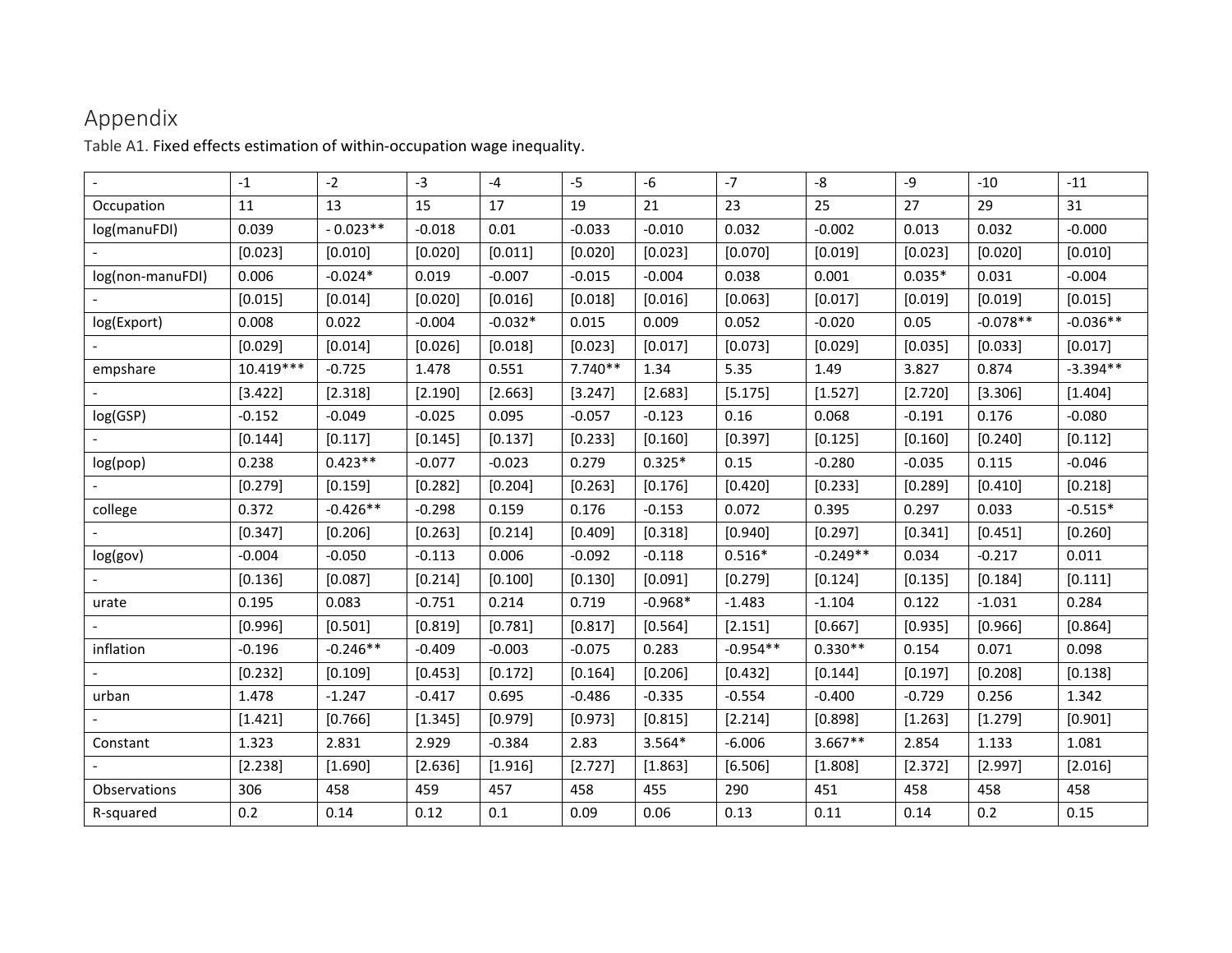|                  | $-12$     | $-13$      | $-14$      | $-15$        | $-16$      | $-17$      | $-18$     | $-19$     | $-20$      | $-21$     | $-22$       |
|------------------|-----------|------------|------------|--------------|------------|------------|-----------|-----------|------------|-----------|-------------|
| Occupation       | 33        | 35         | 37         | 39           | 41         | 43         | 45        | 47        | 49         | 51        | 53          |
| log(manuFDI)     | $-0.010$  | $-0.008$   | $-0.006$   | $-0.012$     | $-0.020$   | $-0.009$   | $-0.077$  | $-0.026*$ | $-0.002$   | $-0.027*$ | $-0.019$    |
|                  | [0.015]   | [0.017]    | [0.013]    | [0.024]      | [0.022]    | [0.006]    | [0.049]   | [0.015]   | [0.016]    | [0.014]   | [0.017]     |
| log(non-manuFDI) | 0.004     | 0.002      | 0.016      | 0.013        | $-0.028*$  | 0.006      | 0.028     | $-0.004$  | $-0.022*$  | $-0.009$  | $0.021***$  |
|                  | [0.016]   | [0.013]    | [0.010]    | [0.023]      | [0.015]    | [0.005]    | [0.032]   | [0.009]   | [0.012]    | [0.010]   | [0.007]     |
| log(Export)      | 0.027     | 0.011      | 0.021      | 0.022        | $0.042**$  | $0.016**$  | 0.027     | $0.017*$  | $-0.020$   | 0.006     | $-0.023$    |
|                  | [0.017]   | [0.016]    | [0.017]    | [0.036]      | [0.017]    | [0.007]    | [0.039]   | [0.010]   | [0.016]    | [0.013]   | [0.016]     |
| empshare         | 1.428     | $-1.030$   | $-3.013$   | $-13.133***$ | 4.388*     | $6.983**$  | $-2.783*$ | $-1.691$  | $5.413*$   | 0.057     | $4.042***$  |
|                  | [3.435]   | [5.439]    | [5.033]    | [3.741]      | [2.405]    | [3.007]    | [1.422]   | [1.258]   | [2.895]    | [1.357]   | [1.468]     |
| log(GSP)         | 0.047     | $-0.182$   | $-0.120$   | 0.292        | $-0.226$   | $-0.130**$ | $-0.488*$ | 0.112     | $-0.159*$  | $-0.152$  | $-0.271***$ |
|                  | [0.141]   | [0.115]    | [0.131]    | [0.253]      | [0.143]    | [0.063]    | [0.249]   | [0.094]   | [0.094]    | [0.097]   | [0.080]     |
| log(pop)         | $-0.136$  | 0.113      | $-0.166$   | $-0.369$     | $-0.415**$ | $0.195**$  | $0.542*$  | $-0.080$  | 0.037      | 0.248     | $-0.075$    |
|                  | [0.242]   | [0.207]    | [0.176]    | [0.381]      | [0.187]    | [0.095]    | [0.282]   | [0.122]   | [0.110]    | [0.154]   | [0.144]     |
| college          | $-0.291$  | $-0.726**$ | $-0.261$   | $-0.185$     | $-0.624**$ | $-0.145$   | $-0.993*$ | 0.306     | 0.013      | 0.226     | 0.121       |
|                  | [0.306]   | [0.285]    | [0.222]    | [0.423]      | [0.308]    | [0.131]    | [0.575]   | [0.191]   | [0.230]    | [0.186]   | [0.166]     |
| log(gov)         | $-0.004$  | $0.276**$  | $0.190**$  | $0.456**$    | 0.163      | $-0.050$   | 0.288     | 0.035     | $-0.149**$ | $-0.022$  | $0.159*$    |
|                  | [0.133]   | [0.124]    | [0.094]    | [0.183]      | [0.100]    | [0.074]    | [0.178]   | [0.073]   | [0.066]    | [0.079]   | [0.080]     |
| urate            | $-0.848*$ | $-0.796$   | $-1.292**$ | $-0.120$     | $-0.239$   | 0.066      | $-1.312$  | 0.213     | $-0.444$   | $-0.566$  | $-0.862**$  |
|                  | [0.490]   | [0.552]    | [0.504]    | [1.642]      | [0.673]    | [0.323]    | [1.311]   | [0.463]   | [0.452]    | [0.412]   | [0.347]     |
| inflation        | 0.092     | 0.073      | $0.320**$  | $1.035***$   | $0.197*$   | $-0.138**$ | 0.47      | 0.004     | $-0.294*$  | $-0.202$  | 0.178       |
|                  | [0.099]   | [0.117]    | [0.127]    | [0.269]      | [0.104]    | [0.065]    | [0.466]   | [0.110]   | [0.147]    | [0.159]   | [0.116]     |
| urban            | 1.580*    | $2.564***$ | $3.161***$ | 2.498        | $2.977***$ | 0.536      | $-0.477$  | 0.415     | $1.912**$  | $1.619**$ | $1.751**$   |
|                  | [0.921]   | [0.862]    | [0.792]    | [1.631]      | [0.931]    | [0.389]    | [1.556]   | [0.860]   | [0.785]    | [0.722]   | [0.864]     |
| Constant         | $-0.437$  | $-1.797$   | $-1.875$   | $-8.243**$   | 0.853      | $2.116**$  | 3.978     | $-0.790$  | $3.263**$  | 1.835     | 1.686       |
|                  | [2.333]   | [1.984]    | [1.751]    | [3.872]      | [2.083]    | [0.850]    | [3.176]   | [1.385]   | [1.259]    | [1.312]   | [1.683]     |
| Observations     | 459       | 459        | 458        | 454          | 454        | 459        | 443       | 456       | 459        | 457       | 459         |
| R-squared        | 0.17      | 0.46       | 0.39       | 0.17         | 0.55       | 0.35       | 0.18      | 0.1       | 0.18       | 0.15      | 0.17        |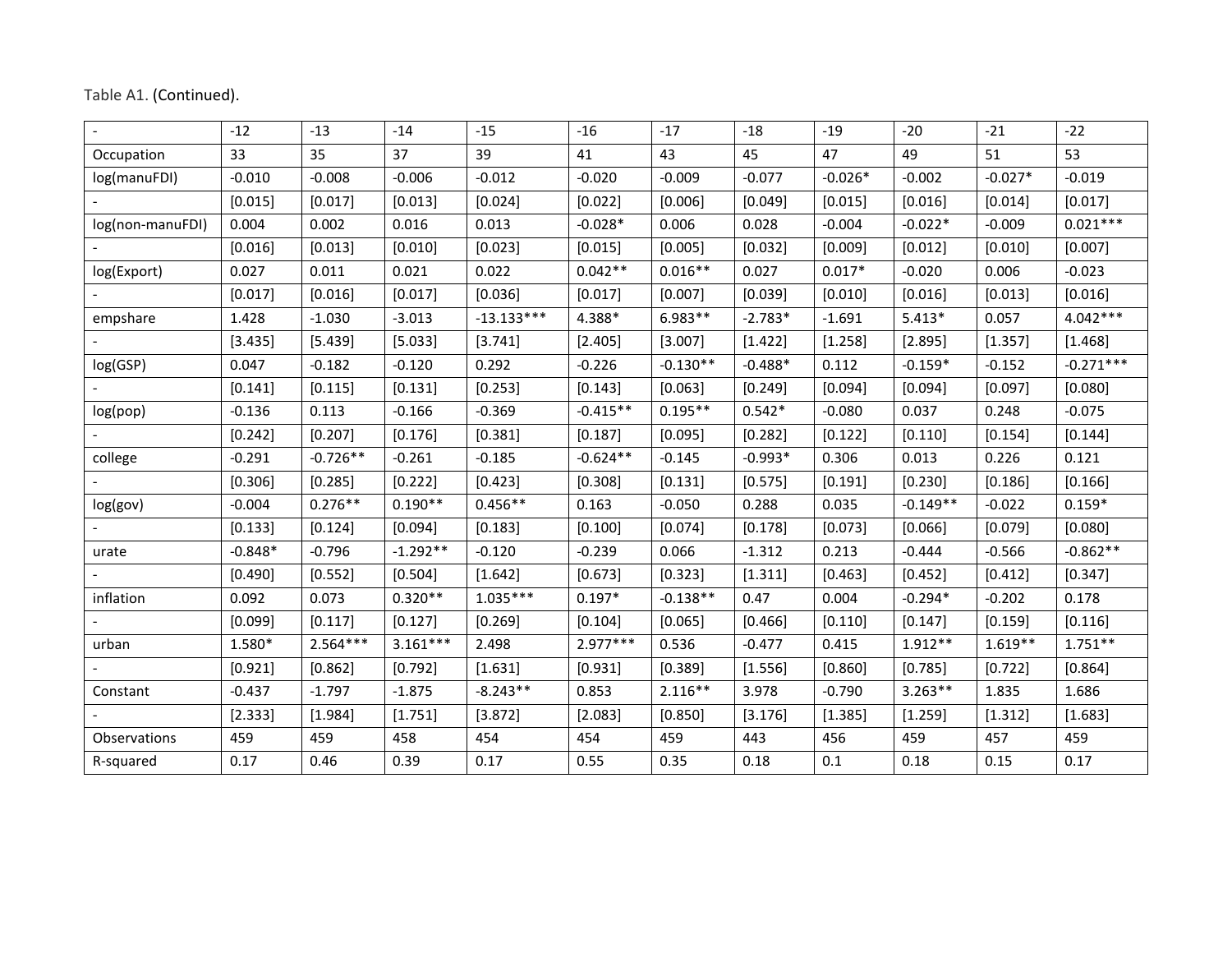|                             | $-1$     | $-2$     | $-3$      | $-4$     | $-5$     | $-6$     | $-7$      | $-8$        | $-9$      | $-10$     | $-11$    |
|-----------------------------|----------|----------|-----------|----------|----------|----------|-----------|-------------|-----------|-----------|----------|
| Occupation                  | 11       | 13       | 15        | 17       | 19       | 21       | 23        | 25          | 27        | 29        | 31       |
| log(manuFDI)                | 0.183    | $-0.022$ | 0.247     | 0.017    | $-0.126$ | $-0.000$ | 0.26      | 0.06        | $-0.040$  | 0.171     | $-0.353$ |
|                             | [0.264]  | [0.079]  | [0.362]   | [0.208]  | [0.212]  | [0.254]  | [1.783]   | [0.239]     | [0.036]   | [0.785]   | [0.544]  |
| log(non-manuFDI)            | 0.042    | 0.039    | $-0.046$  | $-0.117$ | 0.029    | $-0.008$ | 0.25      | $\mathbf 0$ | $0.061**$ | 0.186     | $-0.206$ |
|                             | [0.198]  | [0.120]  | [0.364]   | [0.154]  | [0.271]  | [0.090]  | [1.052]   | [0.080]     | [0.029]   | [0.339]   | [0.306]  |
| log(Export)                 | $-0.130$ | $-0.077$ | $-0.172$  | $-0.000$ | $-0.034$ | 0.038    | 0.214     | $-0.044$    | 0.016     | $-0.171$  | 0.04     |
|                             | [0.141]  | [0.110]  | [0.308]   | [0.068]  | [0.106]  | [0.141]  | [0.456]   | [0.236]     | [0.025]   | [0.455]   | [0.178]  |
| empshare                    | 4.729    | 40.538   | 20.014    | 0.478    | 21.402   | 18.197   | 159.084   | 23.422      | 0.204     | 40.402    | 31.757   |
|                             | [60.513] | [49.172] | [105.698] | [36.905] | [34.449] | [25.087] | [805.080] | [39.528]    | [0.472]   | [136.354] | [72.769] |
| log(GSP)                    | $-0.116$ | 0.971    | 1.794     | $-0.029$ | $-0.533$ | $-0.575$ | 4.268     | 2.037       | $-0.007$  | $-0.768$  | $-0.044$ |
|                             | [2.208]  | [1.577]  | [4.767]   | [0.722]  | [2.444]  | [2.275]  | [5.945]   | [5.884]     | [0.073]   | [2.186]   | [1.289]  |
| log(pop)                    | 1.065    | 0.156    | 1.089     | $-0.447$ | 0.169    | $-0.377$ | $-5.353$  | $-1.272$    | $0.123*$  | 0.936     | $-1.033$ |
|                             | [1.977]  | [1.646]  | [2.709]   | [1.073]  | [1.299]  | [1.604]  | [7.730]   | [3.759]     | [0.071]   | [5.637]   | [1.969]  |
| college                     | 3.743    | 2.612    | 4.959     | $-0.425$ | 1.556    | $-0.454$ | 0.826     | $-2.242$    | $-0.093$  | $-9.954$  | 2.653    |
|                             | [8.228]  | [2.590]  | [14.477]  | [2.659]  | [2.859]  | [6.335]  | [6.873]   | [14.108]    | [0.307]   | [8.936]   | [3.586]  |
| log(gov)                    | $-1.273$ | $-1.079$ | $-3.300$  | $-0.018$ | 1.046    | 0.733    | 1.817     | $-1.100$    | $-0.098$  | $-1.565$  | 1.095    |
|                             | [3.096]  | [1.281]  | [3.436]   | [0.692]  | [3.118]  | [4.141]  | [7.440]   | [2.050]     | [0.106]   | [8.955]   | [1.788]  |
| urate                       | 6.575    | 7.259    | 17.023    | 3.54     | 2.515    | $-2.479$ | 0.312     | $-3.864$    | $-1.204$  | $-22.360$ | 10.303   |
|                             | [14.785] | [6.607]  | [20.676]  | [7.317]  | [5.639]  | [11.767] | [29.697]  | [32.686]    | [0.790]   | [22.490]  | [10.952] |
| inflation                   | 1.845    | 0.075    | 1.101     | $-0.062$ | $-1.854$ | $-2.303$ | $-0.700$  | $-2.575$    | $-0.052$  | $-1.163$  | $-0.276$ |
|                             | [6.319]  | [1.449]  | [5.056]   | [1.854]  | [1.970]  | [2.736]  | [3.996]   | [8.224]     | [0.132]   | [2.294]   | [1.376]  |
| urban                       | 1.165    | $-3.791$ | $-0.141$  | 1.157    | $-2.915$ | $-0.239$ | $-8.840$  | $-0.949$    | $-0.104$  | 4.892     | $-4.881$ |
|                             | [2.925]  | [2.859]  | [8.951]   | [3.657]  | [4.231]  | [2.186]  | [27.394]  | [2.458]     | [0.150]   | [16.768]  | [6.959]  |
| Lagged 90th/10th wage ratio | 0.626    | 0.506    | 0.587     | $-0.324$ | 0.111    | 0.491    | $-0.514$  | $-0.035$    | $0.515**$ | $-0.106$  | 0.131    |
|                             | [0.796]  | [0.547]  | [0.457]   | [0.400]  | [0.479]  | [0.666]  | [1.245]   | [0.736]     | [0.205]   | [2.024]   | [0.927]  |
| Observations                | 258      | 407      | 408       | 406      | 407      | 403      | 238       | 395         | 407       | 406       | 407      |
| Hansen p-value              | 0.869    | 0.569    | 0.319     | 0.561    | 0.338    | 0.315    | 0.747     | 0.487       | 0.189     | 0.679     | 0.599    |
| AR(2) p-value               | 0.626    | 0.783    | 0.569     | 0.739    | 0.398    | 0.729    | 0.709     | 0.719       | 0.195     | 0.264     | 0.791    |

Table A2. Dynamic GMM estimation of within-occupation wage inequality.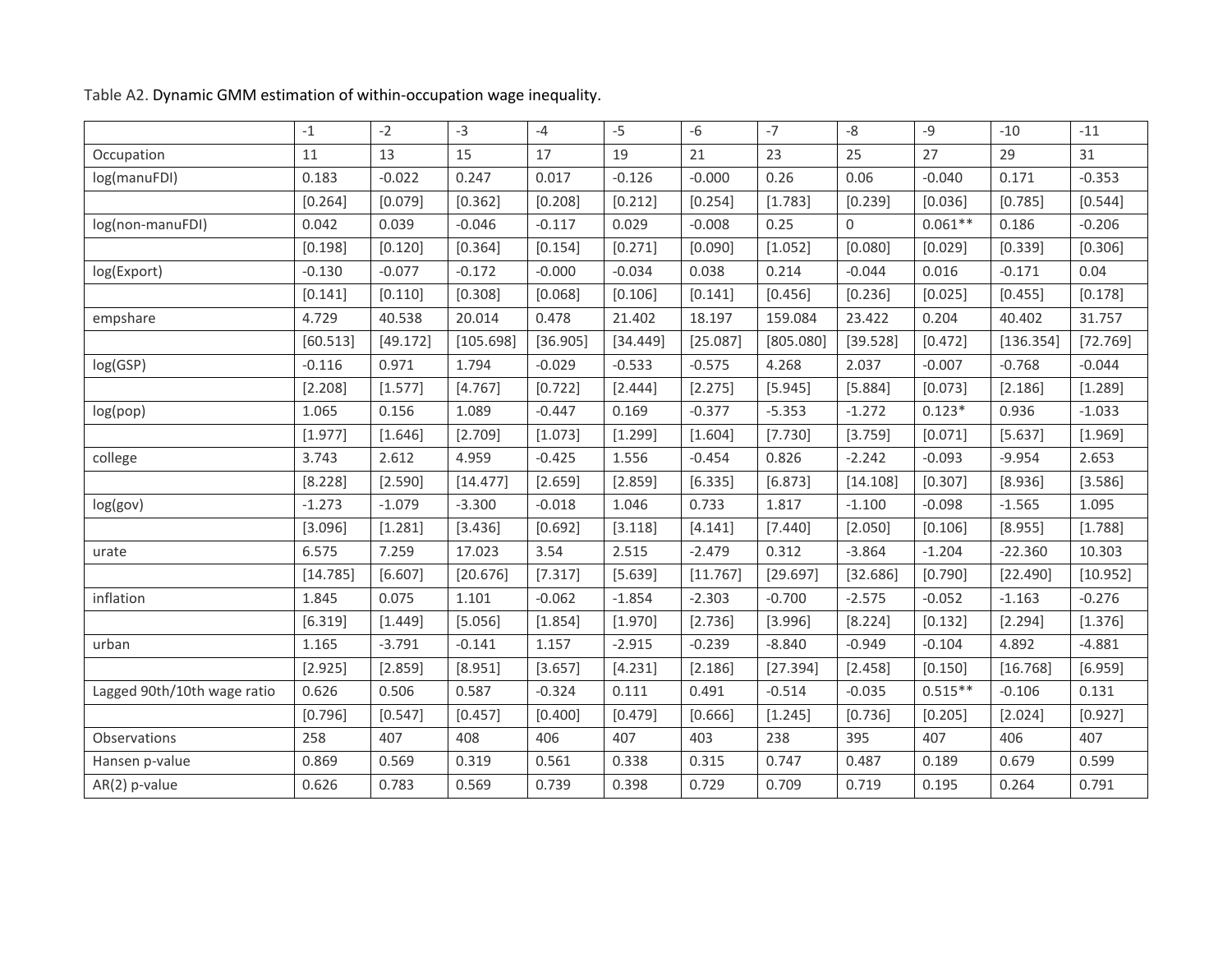|                             | $-12$     | $-13$      | $-14$    | $-15$     | $-16$      | $-17$    | $-18$     | $-19$     | $-20$    | $-21$      | $-22$      |
|-----------------------------|-----------|------------|----------|-----------|------------|----------|-----------|-----------|----------|------------|------------|
| Occupation                  | 33        | 35         | 37       | 39        | 41         | 43       | 45        | 47        | 49       | 51         | 53         |
| log(manuFDI)                | 0.171     | 0.087      | 0.058    | 0.061     | 0.021      | 0.064    | $-1.085$  | $-0.039*$ | $-0.089$ | $-0.026*$  | $-0.029$   |
|                             | [0.265]   | [0.175]    | [0.134]  | [0.293]   | [0.020]    | [0.165]  | [1.212]   | [0.023]   | [0.181]  | [0.014]    | [0.031]    |
| log(non-manuFDI)            | $-0.044$  | $-0.071$   | 0.037    | $-0.060$  | $-0.029**$ | 0.104    | $-0.166$  | 0.003     | $-0.009$ | $0.035*$   | $0.038**$  |
|                             | [0.189]   | [0.204]    | [0.103]  | [0.307]   | [0.012]    | [0.166]  | [0.375]   | [0.026]   | [0.152]  | [0.020]    | [0.014]    |
| log(Export)                 | $-0.001$  | $-0.024$   | $-0.034$ | 0.175     | $-0.019$   | 0.002    | 0.033     | 0.02      | $-0.127$ | 0.008      | 0.027      |
|                             | [0.165]   | [0.087]    | [0.064]  | [0.174]   | [0.014]    | [0.132]  | [0.683]   | [0.014]   | [0.081]  | [0.027]    | [0.020]    |
| empshare                    | $-10.165$ | 7.065      | 20.017   | $-47.580$ | 0.134      | 15.238   | $-14.375$ | $-0.598*$ | 27.199   | $-0.891$   | $-0.035$   |
|                             | [53.520]  | [18.561]   | [35.665] | [66.421]  | [0.328]    | [60.777] | [17.213]  | [0.326]   | [80.599] | [1.354]    | [0.312]    |
| log(GSP)                    | $-0.604$  | 1.208      | $-0.459$ | 2.503     | 0.036      | $-0.001$ | $-0.600$  | $-0.029$  | $-1.307$ | 0.045      | 0.015      |
|                             | [1.382]   | [1.349]    | [0.664]  | [1.849]   | [0.039]    | [1.266]  | [5.836]   | [0.092]   | [1.442]  | [0.067]    | [0.049]    |
| log(pop)                    | 0.93      | $-1.108$   | $-0.162$ | $-1.634$  | $-0.046*$  | 0.668    | 0.054     | $-0.035$  | 0.915    | $-0.049$   | $0.085***$ |
|                             | [1.614]   | [0.850]    | [0.662]  | [1.704]   | [0.023]    | [1.485]  | [7.476]   | [0.065]   | [0.864]  | [0.106]    | [0.029]    |
| college                     | 4.563     | $-4.061**$ | $-2.111$ | $-0.380$  | 0.008      | $-2.443$ | $-1.938$  | $-0.309$  | 3.297    | $-0.288$   | 0.046      |
|                             | [8.176]   | [1.937]    | [2.072]  | [3.409]   | [0.151]    | [4.704]  | [11.934]  | [0.450]   | [3.778]  | [0.286]    | [0.248]    |
| log(gov)                    | $-0.728$  | $-0.193$   | 0.393    | 0.073     | 0.036      | $-1.461$ | 2.404     | 0.109     | 0.162    | 0.021      | $-0.126**$ |
|                             | [2.096]   | [1.546]    | [1.219]  | [2.307]   | [0.040]    | [1.462]  | [5.119]   | [0.152]   | [1.395]  | [0.099]    | [0.052]    |
| urate                       | 4.578     | 2.162      | $-1.315$ | 13.784    | 0.527      | $-2.712$ | $-12.955$ | 0.405     | 1.259    | $-1.568$   | $-0.320$   |
|                             | [10.179]  | [6.656]    | [3.010]  | [8.426]   | [0.478]    | [8.908]  | [35.041]  | [1.129]   | [7.933]  | [1.284]    | [0.499]    |
| inflation                   | 0.972     | $-0.817$   | 0.21     | 1.632     | $-0.077$   | $-1.062$ | 6.883     | $-0.004$  | $-0.448$ | $-0.434$   | 0.043      |
|                             | [2.236]   | [0.972]    | [0.601]  | [1.828]   | [0.139]    | [1.380]  | [15.463]  | [0.147]   | [1.650]  | [0.282]    | [0.177]    |
| urban                       | 3.374     | $-0.767$   | $-0.198$ | $-2.324$  | 0.058      | 2.556    | $-6.011$  | 0.04      | $-0.662$ | $-0.175$   | $-0.116$   |
|                             | [6.339]   | [2.630]    | [3.335]  | [3.773]   | [0.065]    | [5.263]  | [6.908]   | [0.121]   | [4.380]  | [0.123]    | [0.088]    |
| Lagged 90th/10th wage ratio | 0.187     | 0.347      | 0.169    | 0.585     | $0.901***$ | $-0.372$ | $-0.488$  | $0.637**$ | $-0.171$ | $0.884***$ | $1.034***$ |
|                             | "[0.883]" | [0.667]    | [0.352]  | [0.506]   | [0.100]    | [1.163]  | [1.983]   | [0.296]   | [0.618]  | [0.081]    | [0.139]    |
| Observations                | 408       | 408        | 406      | 402       | 402        | 408      | 392       | 405       | 408      | 405        | 408        |
| Hansen p-value              | 0.29      | 0.65       | 0.0644   | 0.408     | 0.132      | 0.431    | 0.684     | 0.14      | 0.482    | 0.477      | 0.261      |
| AR(2) p-value               | 0.755     | 0.164      | 0.594    | 0.807     | 0.201      | 0.752    | 0.624     | 0.896     | 0.767    | 0.145      | 0.983      |